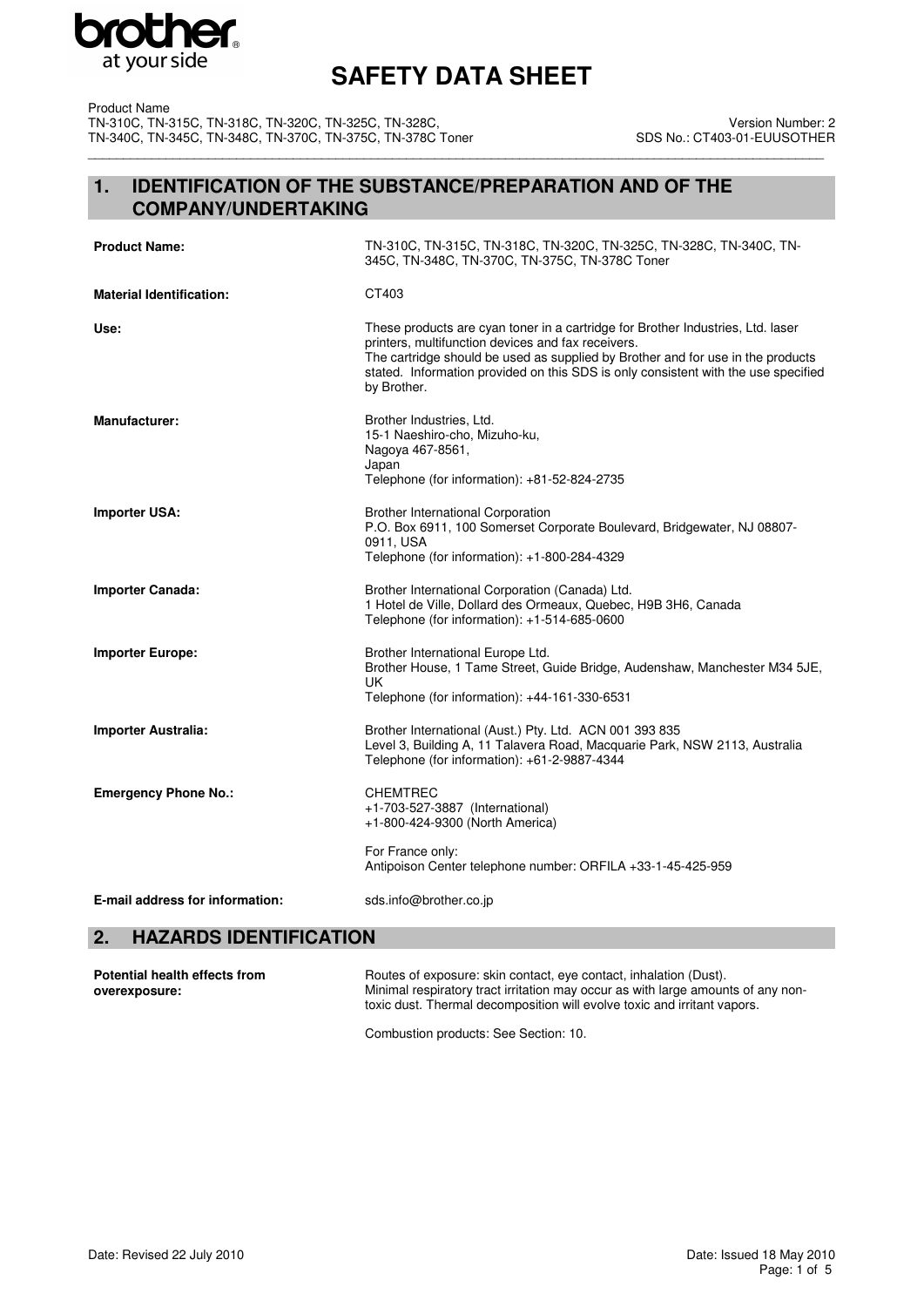

| Product Name                                               |                            |
|------------------------------------------------------------|----------------------------|
| TN-310C, TN-315C, TN-318C, TN-320C, TN-325C, TN-328C,      | <b>Version Number</b>      |
| TN-340C, TN-345C, TN-348C, TN-370C, TN-375C, TN-378C Toner | SDS No.: CT403-01-EUUSOTHE |
|                                                            |                            |

Version Number: 2 SDS No.: CT403-01-EUUSOTHER

| <b>Potential Health Effects:</b> | Routes of exposure:<br>skin contact, eye contact, inhalation (Dust).                                                                                                                                                                                                         |
|----------------------------------|------------------------------------------------------------------------------------------------------------------------------------------------------------------------------------------------------------------------------------------------------------------------------|
|                                  | Inhalation (Dust). For large quantities:<br>May cause irritation to the respiratory system.<br>Effects and Symptoms - Increased difficulty in breathing. Sneezing. Coughing.<br>Use this product as intended in order to prevent the dust leakage that leads to<br>exposure. |
|                                  | <b>Skin Contact:</b><br>No specific effects and/or symptoms have been reported or known.                                                                                                                                                                                     |
|                                  | Eye Contact:<br>May cause eye irritation. Use this product as intended in order to prevent the dust<br>leakage that leads to exposure.                                                                                                                                       |
|                                  | Ingestion:<br>May cause stomach ache. Unlikely route of exposure.                                                                                                                                                                                                            |
| <b>Special Hazards:</b>          | May form explosible dust clouds in air.                                                                                                                                                                                                                                      |
| <b>EU Classification:</b>        | Not classified as hazardous according to EU Directive 1999/45/EC.                                                                                                                                                                                                            |
| <b>Australia Classification:</b> | Not classified as hazardous according to the criteria of NOHSC.                                                                                                                                                                                                              |

## **3. COMPOSITION/INFORMATION ON INGREDIENTS**

Chemical Name: Styrene-acrylate Toner (Mixture).

| Chemical Name               | CAS No.      | EC No.          | % $W/W$     | EU Hazard Symbols | <b>EU Risk Phrases</b> |
|-----------------------------|--------------|-----------------|-------------|-------------------|------------------------|
|                             |              |                 |             |                   |                        |
| Styrene-acrylate copolymer  | 25767-47-9   | Not applicable. | 84 - 86     | Not classified.   | Not classified.        |
| Pigment                     | Confidential | Confidential    | $4 - 5$     | Not classified.   | Not classified.        |
| Paraffin wax                | 8002-74-2    | 232-315-6       | $4 - 5$     | Not classified.   | Not classified.        |
| <b>PMMA</b>                 | 9011-14-7    | Not applicable. | $1 - 2$     | Not classified.   | Not classified.        |
| <b>Fatty Acid Ester</b>     | Confidential | Not applicable. | $1 - 2$     | Not classified.   | Not classified.        |
| Silicon Dioxide (amorphous) | 112945-52-5  | 231-545-4       | 1 - 2       | Not classified.   | Not classified.        |
| Silicon Dioxide (amorphous) | 844491-94-7  | 430-570-1       | $0.5 - 1.5$ | Not classified.   | Not classified.        |
| Styrene-acrylic resin       | Confidential | Not applicable. | $0.1 - 1$   | Not classified.   | Not classified.        |

## **4. FIRST AID MEASURES**

General: If symptoms persist, obtain medical attention.

| Inhalation:          | Obtain immediate medical attention. In case of accident by inhalation remove<br>casualty to fresh air and keep at rest.             |
|----------------------|-------------------------------------------------------------------------------------------------------------------------------------|
| <b>Skin Contact:</b> | Remove contaminated clothing immediately and wash affected skin with plenty of<br>water or soap and water.                          |
| <b>Eve Contact:</b>  | Obtain medical attention. If substance has got into the eyes, immediately wash<br>out with plenty of water for at least 15 minutes. |
| Ingestion:           | Obtain immediate medical attention. Wash out mouth with water and give 200-<br>300 ml (half a pint) of water to drink.              |

## **5. FIRE-FIGHTING MEASURES**

| <b>Extinguishing Media:</b>     | Extinguish preferably with dry chemical, Carbon dioxide, Water spray, Foam. |
|---------------------------------|-----------------------------------------------------------------------------|
| Unsuitable Extinguishing Media: | Do not use water jet.                                                       |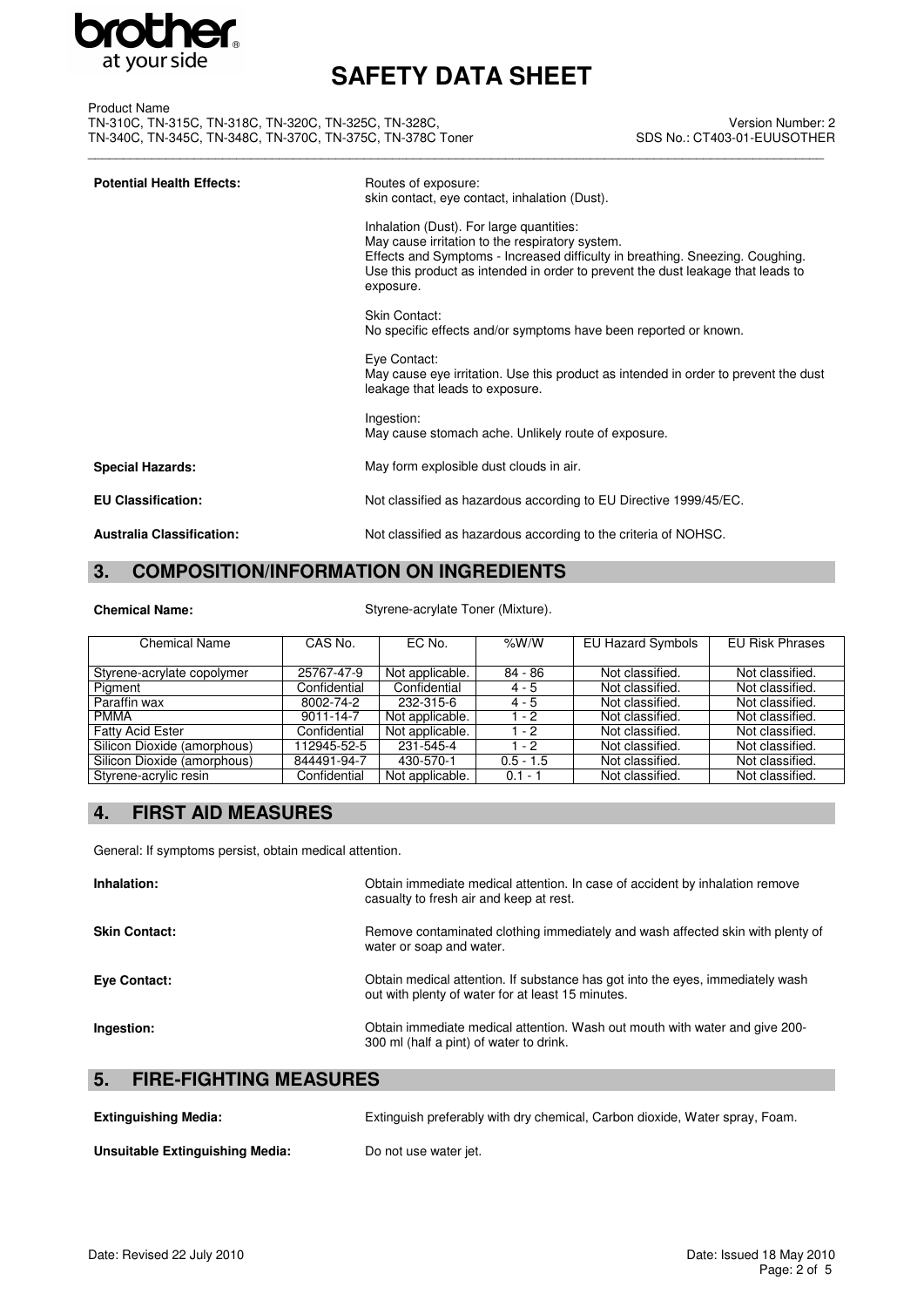

| <b>Product Name</b>                                        |                            |
|------------------------------------------------------------|----------------------------|
| TN-310C, TN-315C, TN-318C, TN-320C, TN-325C, TN-328C,      | <b>Version Number</b>      |
| TN-340C, TN-345C, TN-348C, TN-370C, TN-375C, TN-378C Toner | SDS No.: CT403-01-EUUSOTHE |
|                                                            |                            |

Version Number: 2 SDS No.: CT403-01-EUUSOTHER

| Special firefighting procedures:    | Do not use high-pressure water in order to prevent creating a dust cloud and<br>spreading fire dust. Use appropriate respirator for carbon monoxide and carbon<br>dioxide. Wear positive pressure self-contained breathing apparatus (SCBA)<br>during the attack phase of firefighting operations and during cleanup in enclosed<br>or poorly ventilated areas immediately after a fire. Personnel not having suitable<br>respiratory protection must leave the area to prevent significant exposure to toxic<br>combustion gases from any source. |
|-------------------------------------|----------------------------------------------------------------------------------------------------------------------------------------------------------------------------------------------------------------------------------------------------------------------------------------------------------------------------------------------------------------------------------------------------------------------------------------------------------------------------------------------------------------------------------------------------|
| Unusual fire and explosion hazards: | May form explosible dust clouds in air. Combustion products: See Section: 10.                                                                                                                                                                                                                                                                                                                                                                                                                                                                      |
| <b>Explosion limits:</b>            | Lower = $60 - 65$ g/m <sup>3</sup><br>The data of a similar product is used.                                                                                                                                                                                                                                                                                                                                                                                                                                                                       |

## **6. ACCIDENTAL RELEASE MEASURES**

| <b>Personal Protection:</b>       | Avoid generation of dust. Do not breathe dust.<br>A suitable dust mask or dust respirator with filter type A/P may be appropriate.                                                                                                                            |
|-----------------------------------|---------------------------------------------------------------------------------------------------------------------------------------------------------------------------------------------------------------------------------------------------------------|
| <b>Environmental Precautions:</b> | Prevent substance entering sewers. Washings must be prevented from entering<br>surface water drains.                                                                                                                                                          |
| <b>Methods for Cleaning Up:</b>   | Sweep the spilt toner or remove it with a vacuum cleaner and transfer into a<br>sealed container carefully. Sweep slowly to minimize generation of dust during<br>clean-up. If a vacuum cleaner is used, the motor must be rated as dust explosion-<br>proof. |
|                                   | Potential for very fine particles to be taken into the vacuum only to be passed<br>back into the environment due to pore size in the bag or filter.                                                                                                           |

DISPOSAL CONSIDERATIONS - See Section: 13.

## **7. HANDLING AND STORAGE**

**Occupational Exposure Limits:**

**Handling:** Keep out of the reach of children. Avoid dust generation. Avoid inhalation of high concentrations of dust. Avoid contact with eyes.

**Storage:** Keep out of the reach of children. Keep away from oxidizing agents.

## **8. EXPOSURE CONTROLS/PERSONAL PROTECTION**

| Occupational Exposare Ellints.          |             |                                                                                                                                                                                                            |                  |          |  |
|-----------------------------------------|-------------|------------------------------------------------------------------------------------------------------------------------------------------------------------------------------------------------------------|------------------|----------|--|
| <b>SUBSTANCE</b>                        | CAS No.     | <b>OSHA PEL</b>                                                                                                                                                                                            | <b>ACGIH TLV</b> | EU IOELV |  |
| Silicon Dioxide (amorphous)             | 112945-52-5 | 20mppcf                                                                                                                                                                                                    | None.            | None.    |  |
|                                         |             | $80$ (mg/m <sup>3</sup> )/%SiO <sub>2</sub>                                                                                                                                                                |                  |          |  |
| Silicon Dioxide (amorphous)             | 844491-94-7 | 20mppcf                                                                                                                                                                                                    | None.            | None.    |  |
|                                         |             | $80$ (mg/m <sup>3</sup> )/%SiO <sub>2</sub>                                                                                                                                                                |                  |          |  |
| Paraffin wax (fume)                     | 8002-74-2   | None.                                                                                                                                                                                                      | 2 mg/m $3$ TWA   | None.    |  |
| <b>Additional Information:</b>          |             | USA OSHA PEL (TWA): 15 mg/m <sup>3</sup> (Total Dust) 5mg/m <sup>3</sup> (Respirable Fraction).<br>ACGIH TLV (TWA): 10 mg/m <sup>3</sup> (Inhalable particles) 3 mg/m <sup>3</sup> (Respirable particles). |                  |          |  |
| <b>Environmental Exposure Controls:</b> |             | Not normally required.                                                                                                                                                                                     |                  |          |  |
| <b>Ventilation:</b>                     |             | Good general ventilation should be sufficient under normal use.                                                                                                                                            |                  |          |  |

**Personal Protection:** Not normally required. For use other than in normal operating procedures (such as in the event of large spill), the following should be applied:

> Eye/face: Goggles. Skin: Protective gloves. Respirators: Dust mask. ( Large spillages: Respirator ).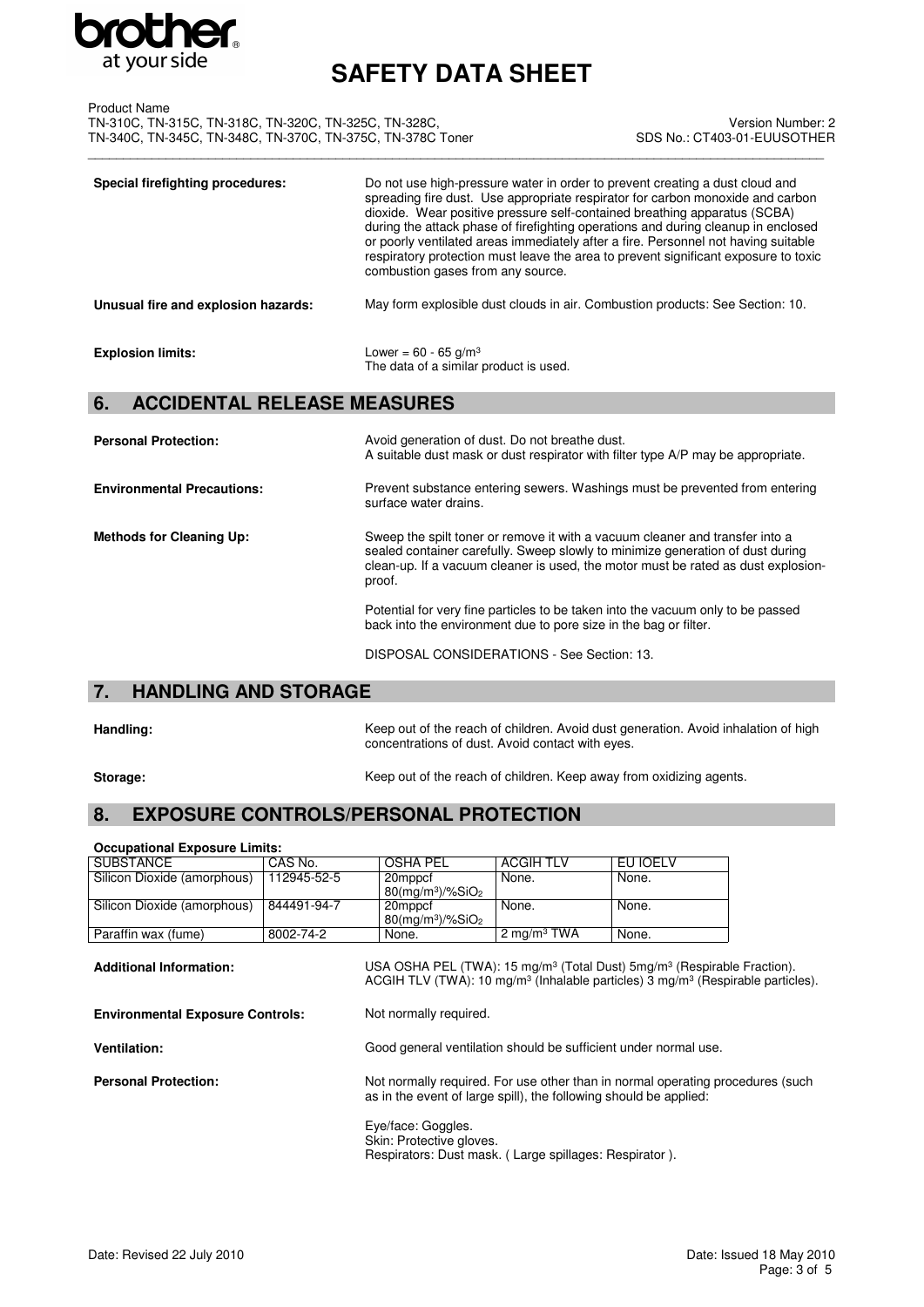

Product Name TN-310C, TN-315C, TN-318C, TN-320C, TN-325C, TN-328C, TN-340C, TN-345C, TN-348C, TN-370C, TN-375C, TN-378C Toner \_\_\_\_\_\_\_\_\_\_\_\_\_\_\_\_\_\_\_\_\_\_\_\_\_\_\_\_\_\_\_\_\_\_\_\_\_\_\_\_\_\_\_\_\_\_\_\_\_\_\_\_\_\_\_\_\_\_\_\_\_\_\_\_\_\_\_\_\_\_\_\_\_\_\_\_\_\_\_\_\_\_\_\_\_\_\_\_\_\_\_\_\_\_\_\_\_\_\_\_\_\_\_\_

#### Version Number: 2 SDS No.: CT403-01-EUUSOTHER

## **9. PHYSICAL AND CHEMICAL PROPERTIES**

**pH (Value):** Not applicable.<br> **Form:** Powder. **Form:** Powder.<br> **Color:** Color: Color: Cyan **Color:** Cyan. Cyan. Cyan. Cyan. Cyan. Cyan. Cyan. Cyan. Cyan. Cyan. Cyan. Cyan. Cyan. Cyan. Cyan. Cyan. Cyan. Cyan. Cyan. Cyan. Cyan. Cyan. Cyan. Cyan. Cyan. Cyan. Cyan. Cyan. Cyan. Cyan. Cyan. Cyan. Cyan. Cyan. Cyan. Cya **Boiling Point (°C):**<br>Melting Point (°C): **Vapor Pressure (Pascal):** Not applicable.<br> **Specific Gravity:** 1.15 (H<sub>2</sub>O=1). **Specific Gravity:**  $1.15 \text{ (H}_2\text{O}=1).$ <br> **Viscosity (mPa.s):** Not applicable. **Viscosity (mPa.s):** Not applicable.<br>
Flash Point (°C): Not applicable. **Flash Point (°C): Flammable Powder Class:** No data. **Vapor Density (Air=1):** Not applicable.<br> **Partition Coefficient (n-Octanol/water):** No data. **Partition Coefficient (n-Octanol/water): Relative Evaporation Rate (Ether=1):** Not applicable.<br> **Oxidizing Properties:** No data. **Oxidizing Properties: Solubility (Water):** Negligible.<br> **Solubility (Other):** No data. **Solubility (Other):** 

Odorless.<br>Not applicable. 110 (Softening Point (°C) ). **Explosive Properties:** Explosion limits lower = 60 - 65 g/m<sup>3</sup>. (The data of a similar product is used.)

## **10. STABILITY AND REACTIVITY**

| <b>Chemical Stability:</b>          | Stable.                                                                                                     |
|-------------------------------------|-------------------------------------------------------------------------------------------------------------|
| Conditions to avoid:                | Keep at temperature not exceeding: $200 \degree C$ . Avoid friction, sparks, or other means<br>of ignition. |
| <b>Materials to avoid:</b>          | Strong oxidizing agents.                                                                                    |
| Hazardous Decomposition Product(s): | Contains: Carbon monoxide, Carbon dioxide and Nitrogen oxides.                                              |
| Hazardous polymerization:           | Will not occur.                                                                                             |

## **11. TOXICOLOGICAL INFORMATION**

| Ingestion:                 | Acute - No data.                         |
|----------------------------|------------------------------------------|
| Inhalation:                | Acute - No data.                         |
| <b>Skin Contact:</b>       | No data.                                 |
| <b>Eye Contact:</b>        | No data.                                 |
| <b>Mutagenicity:</b>       | Negative. (Method: OECD#471 / Ames test) |
| <b>Skin sensitization:</b> | No data.                                 |

**Ingredients of this product have not been classified as carcinogens according to IARC monographs, NTP and OSHA.**

## **12. ECOLOGICAL INFORMATION**

No data available on the adverse effects of this product on the environment.

**Toxicity:** No data.

**Environmental Fate and Distribution:** No data. Persistence and Degradation: No data.